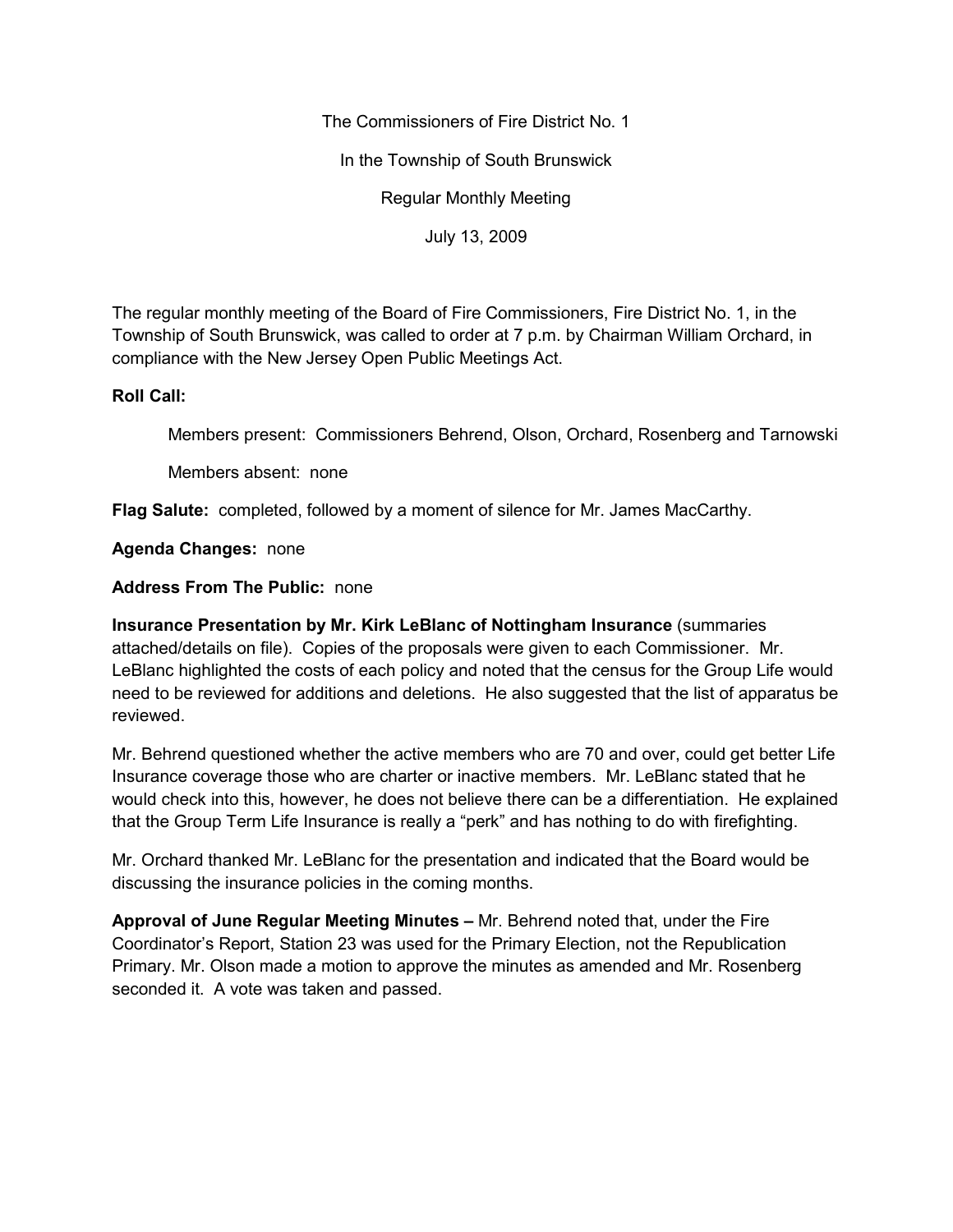## **Reports –**

Line Activities – Assistant Chief Murnieks presented the monthly statistics, as Chief Perez was out of town (file copy attached).

|                             | June   | Year-to-Date |
|-----------------------------|--------|--------------|
| Total Events:               | 32     | 171          |
| <b>Total Event Hours:</b>   | 42     | 214.25       |
| Total Man Hours:            | 586.75 | 2735.3       |
| Ave. Firefighters Per Call: | 13.125 | 12.678       |

Mr. Rosenberg questioned whether the Ladder Truck was in service? Mr. Murnieks stated that, at this time, it is. He explained to the Board that on June  $26<sup>th</sup>$ , while at a drill at Mon. Jct, there was an incident with the truck. When it was time to stow the aerial, Mr. Corris inadvertently left the nozzle down, which then struck the upper portion of the truck. There was some minor structural damage but the full extent of damage was to be determined by Absolute. The estimated cost, without nozzle repair or testing, if required, would be about \$3K. At this evening's drill, the Fire Company planned to test the nozzle to see how it was working. Mr. Murnieks noted that the truck does not need to be taken out of service, as the aerial portion is not damaged. If the ladder is needed, that will be a problem.

Mr. Orchard questioned what the Company was going to do to avoid a repeat of the incident. The Assistant Chief indicated that more training and, possibly a spotter, would be necessary. Mr. Rosenberg suggested including the correct procedure in the SOG's, which are currently being updated. Mr. Murnieks noted that insurance will cover the cost of repair and testing, less a \$250 deductible. Any major damage to the nozzle, will require a visit from a claims adjuster.

At this point in the meeting, the Assistant Chief was summoned to a fire call and would complete his report upon his return.

President – The Vice President presented the following report in the President's absence:

- *-* Participation has been posted for the second quarter. There are seven members who will received letters indicating that their participation is below 20%.
- *-* Matt Haygood will be going into the hospital soon.
- *-* Progress is being made on the new building, including approval of monies for permits.
- The Fire Company participated in the Milltown July 4<sup>th</sup> Parade and won "Best Specialty Unit" for the Hummer.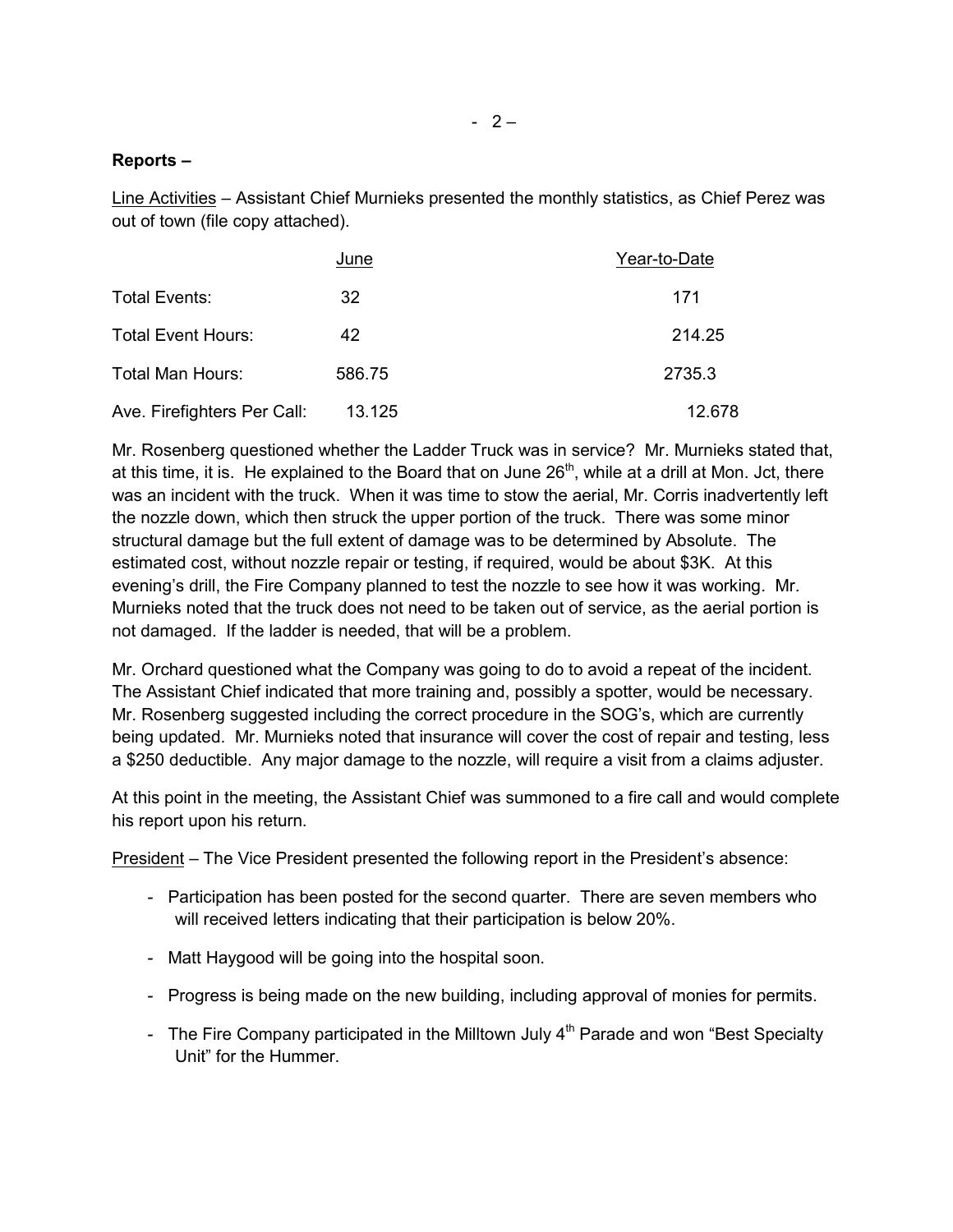- There was a cleanup of the Firehouse grounds on June 29<sup>th</sup>, which included general maintenance.

Treasurer – Mr. Rosenberg presented the July Report (file copy attached), which was reviewed by the Board. He stated he will be meeting with the Fitness 19 representative to review the list of participating firefighters. The Board discussed whether it made sense to continuing using the Data Doctors. Mr. Rosenberg stated that the existing system is very slow and e-mails are not going through. Though the Data Doctors cleaned up the computer, it is now slower than before. A new server probably is necessary, along with using Verizon instead of Comcast.

Mr.Behrend stated that he had reviewed the Audit and found an arithmetic error on Page 7. Under "Interest on Investments", the \$33K for this year, plus \$6K last year and the "increase or decrease" is an increase of \$263,740.00, which is totally incorrect. Mr. Rosenberg will contact Mr.Eyske about this situation.

Secretary – no report.

Fire Coordinator – Mr. Corris was not present but copies of his report were distributed (file copy attached). The Commissioners reviewed the report and noted that the incident involving Unit 223 (Ladder Truck) was included. This will be discussed later.

Chairman – nothing to report.

Standing Committee Report –

*Fire Company Liaison –* nothing to report.

*Rescue Squad Liaison -* nothing to report.

*Public Relations –* The Open House will be in October and will be advertised in the next Newsletter.

*State Association –* The next meeting will be in September at the Wildwood Convention, at which time, elections will take place. Commissioners Orchard and Rosenberg will attend.

*Joint Board* – The next meeting will be August 19<sup>th</sup> at Mon. Jct. Mr. Orchard reported that a fire inspector had talked to some Kendall Park firefighters and called them "scabs" and that the Company is taking away from paid firefighters/volunteers. In addition, the inspector tried to recruit Mr. Corris into the union. Chief Perez intervened and told the inspector to leave. Mr. Orchard stated that he wanted to pursue this issue, as it is not appropriate for any Township employee, on public time, to act in this manner. The Board agreed that this is a serious issue and will be addressed at the Joint Board meeting. Mr. Behrend indicated that this has been an ongoing issue for a number of years.

*Insurance –* Cigna has processed the claim for Jim MacCarthy's beneficiary and the check will be mailed shortly.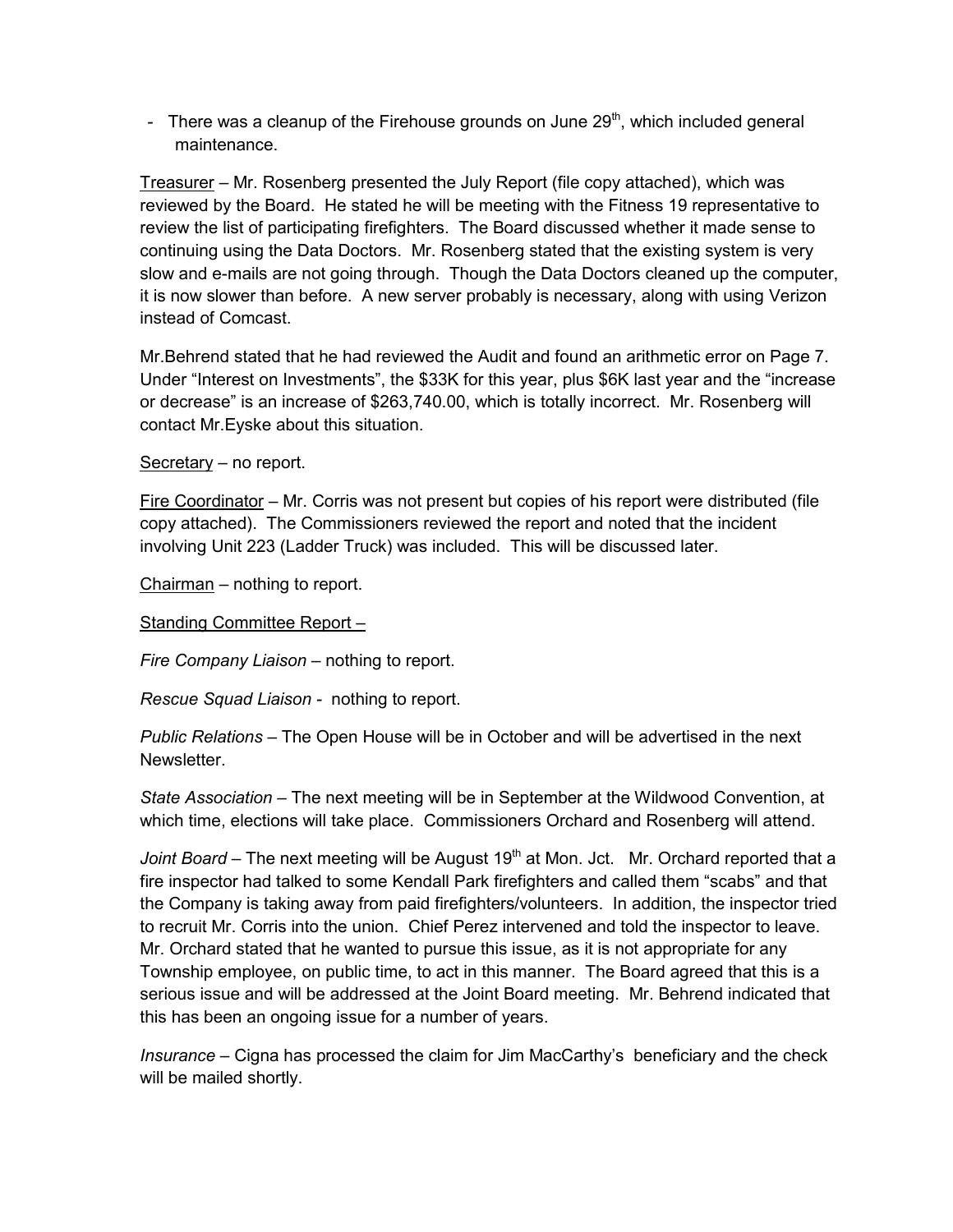*4 –*

*Station 23 –* Mr. Orchard reported that he did a temporary patch on the roof and will complete the job soon.

## **Unfinished Business:**

Physicals – No bill has been received from Brunswick Urgent Card.

Rescue Truck – This will be addressed later in the meeting, by the Assistant Chief.

Cleaning Contract – Mr. Orchard reported that Kleen-Tech seemed to be doing a good job, therefore, the Board decided to stay with them. This item will be removed from the agenda.

**New Business:** Mr. Rosenberg reported that the raise, agreed upon for the Fire Coordinator, has not been processed. This issue will be discussed under Executive Session.

**Voucher List:** Mr. Tarnowski made a motion to approve the Voucher List, as presented, and Mr.Behrend seconded it. A vote was taken and passed.

Continuation of Line Activities Report – The Assistant Fire Chief returned from the fire call and continued his report.

- *-* The Rescue Truck Committee met with some truck manufacturers and will begin this week, to work on a generic specification. A drawing should be available at next month's meeting. The vendors contacted are :E-One, Pierce and Seagrave.
- *-* The "I am Responding" Program is working extremely well. And the Fire Company would like to obtain the program. The cost would be \$800/year (one year agreement), with a \$50 one-time set up fee, plus a per call charge,, up to a maximum of \$300 per year. The Asst. Chief stated that the cost is worth every penny. He noted that the trail period ends at the end of July.
- *-* Fire Marshall Laird has decided to removed the firefighting portion of the job description for the deputy fire marshalls. The Fire Chiefs have decided to take a neutral stance at this time and they have been assured, it will not affect HazMat response calls. This issue will probably be discussed at the next Joint Board meeting.
- *-* The headsets are working very well.
- *-* The nozzle on the Ladder Truck is not working correctly, therefore, the waterway will be taken out of service. A service repair call will be made tomorrow and hopefully, Absolute can come out, assess the damage and provide an estimate of the cost..

**Executive Session:** The Board went into Executive Session at 7:55 p.m. to discuss personnel issues. They came out at 9:02 p.m.